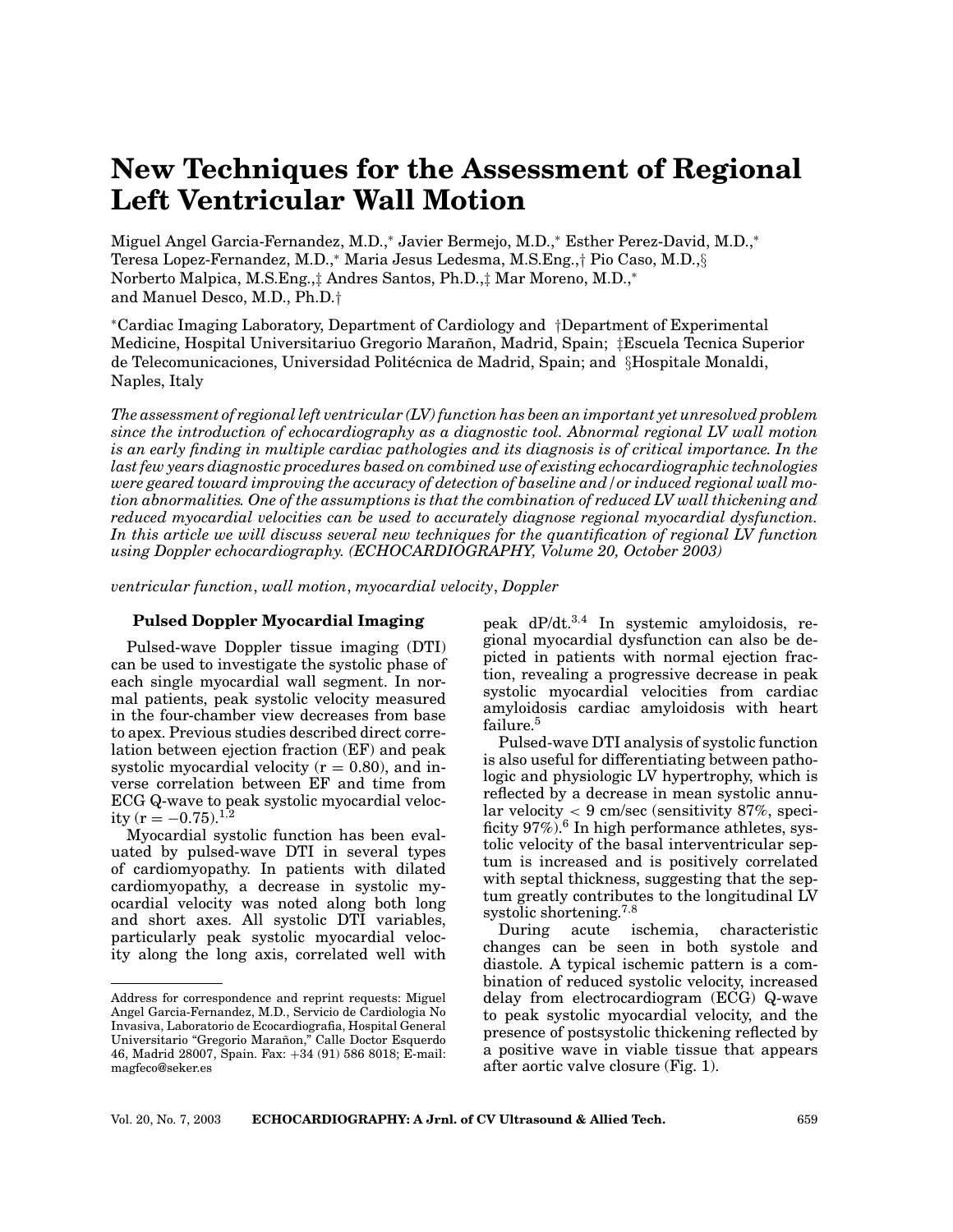

**Figure 1.** *Apical infarction illustrating pulsed-wave Doppler tissue imaging of* **(A)** *apical septum,* **(B)** *midseptum, and* **(C)** *basal posterior septum. Note that in the apical segment during systole only passive motion is evident. In the middle segment, a marked reduction in systolic motion is accompanied by postsystolic thickening.*

In patients with known or suspected coronary artery disease, analysis of systolic regional function has also been proposed as a way to quantify dobutamine echocardiographic data. In response to dobutamine, ischemic segments were found to exhibit the lowest increase in systolic peak velocities. The sensitivity and specificity of DTI for detection of ischemia was 86% and 96% for basal segments using a peak systolic myocardial velocity of  $< 12$  cm/sec as an indicator of an abnormal response.<sup>9</sup> DTI of asynergic myocardium during dobutamine stress echocardiography can also be used to quantitatively identify viable myocardium. Assuming 35% increase in systolic myocardial velocity velocities caused by dobutamine as a cutoff for viability, 89% sensitivity and 86% specificity were achieved for predicting postrevascularization functional recovery.10

Dopper tissue imaging is also a useful tool in assessing the severity of LV asynchrony in patients with left bundle branch block (LBBB) and heart failure, as well as in evaluating the effects of pacing on long-axis function (Fig. 2). Recent studies evaluated the effects of biventricular pacing on myocardial activation delay in patients with advanced heart failure and wide ECG complexes. $11,12$ 

One of the main technical limitations of pulsed-wave DTI in the evaluation of regional LV function is that velocity values are strongly affected by the angle between the Doppler sample and the dominant wall motion vector in each specific myocardial segment. This limitation makes the quantification of regional LV function using pulsed-wave DTI impractical for routine clinical work.<sup>13</sup>

## **Color M-Mode Doppler Tissue Imaging**

Color M-mode allows the quantification of myocardial velocities at different depths of the myocardial wall and velocity differences across the myocardium. These differences are assessed by calculating myocardial velocity gradients. Thus, color M-mode is the first echocardiographic tool to provide direct insight into myocardial function (Fig. 3). Such analysis of myocardial function may be especially important in conditions that affect myocardial function in a nonhomogeneous way, such as ischemic heart disease.

Compared with pulsed-wave DTI, color Mmode DTI provides less information for an individual pixel. On the other hand, the entire myocardial wall can be analyzed simultaneously with color M-mode, whereas pulsed DTI is only able to evaluate a relatively small sample volume. The main drawback of this technique compared with other DTI modalities is the impossibility of obtaining reliable measurements from all cardiac segments, because velocity obtained from M-mode is only accurate when the ultrasound beam is perpendicular to the muscle fibers. For this reason color M-mode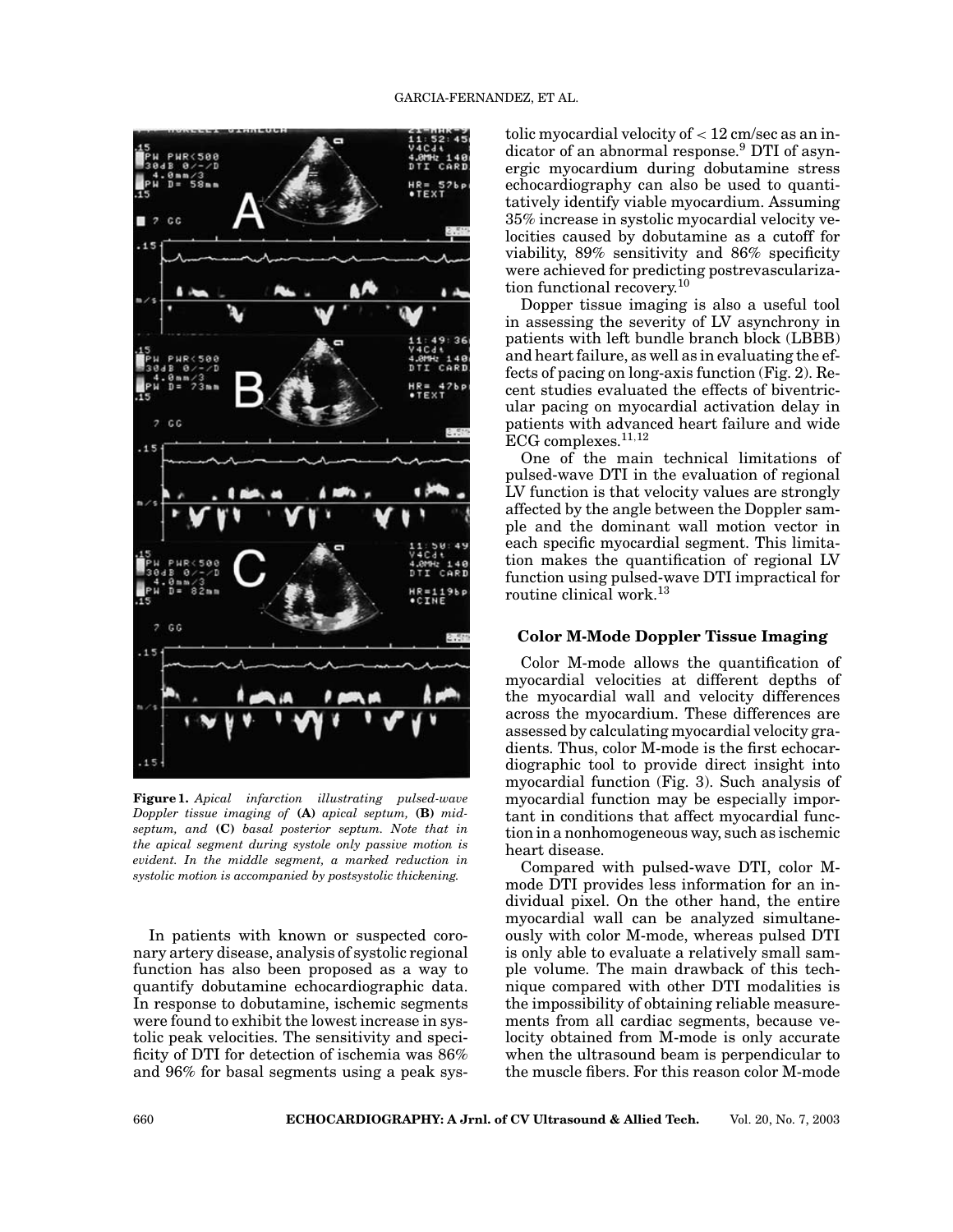#### ASSESSMENT OF REGIONAL WALL MOTION



**Figure 2.** *The use of pulsed-wave Dopper tissue imaging to select patients for resynchronization therapy is depicted. In this example, obtained in a patient with dilated cardiomyopathy and left bundle branch block, note the interventricular delay of 80 msec. This delay is reflected by the difference in the time interval from electrocardiogram Q-wave to peak systolic myocardial velocity (Sm) measured at the tricuspid annulus and at the inferior wall, which was the most delayed in this patient.*

measurements are generally performed from the parasternal views, in the anterior septum and basal posterior walls, where this requirement is best met.

In a normally contracting heart, systolic LV wall thickening is nonuniform. Maximal rate of systolic thickening is known to be higher near the endocardium than the epicardium.<sup>14</sup>−<sup>18</sup> The mathematical definition of velocity gradient is velocity difference per unit distance. DTI is sensitive enough to detect these differences across the myocardium during contraction as well as relaxation in protodiastole.<sup>19</sup>−<sup>21</sup> Therefore, a myocardial velocity gradient (MVG) can be calculated from color M-mode DTI at any phase of the cardiac cycle, and it appears as a useful parameter for the evaluation of regional myocardial function. Different ways of calculating myocardial velocity gradient in DTI studies have been proposed. Fleming and associates $^{22}$ suggested estimating it through linear regression of the velocities across the wall. Assuming that velocity gradients are linear in the myocardium, velocity gradient is defined as the slope of the line through the velocity estimates across the myocardial wall. It may also be calculated in a simplified way as the difference in myocardial velocity between the endocardium and epicardium divided by the myocardial wall thickness.<sup>23</sup>

Another strategy to study intramyocardial function is to define different layers of the myocardial wall in order to obtain independent quantitative analysis of each layer.<sup>24</sup> Similar to the calculation of MVGs, this technique requires image postprocessing.<sup>6</sup> Multilayer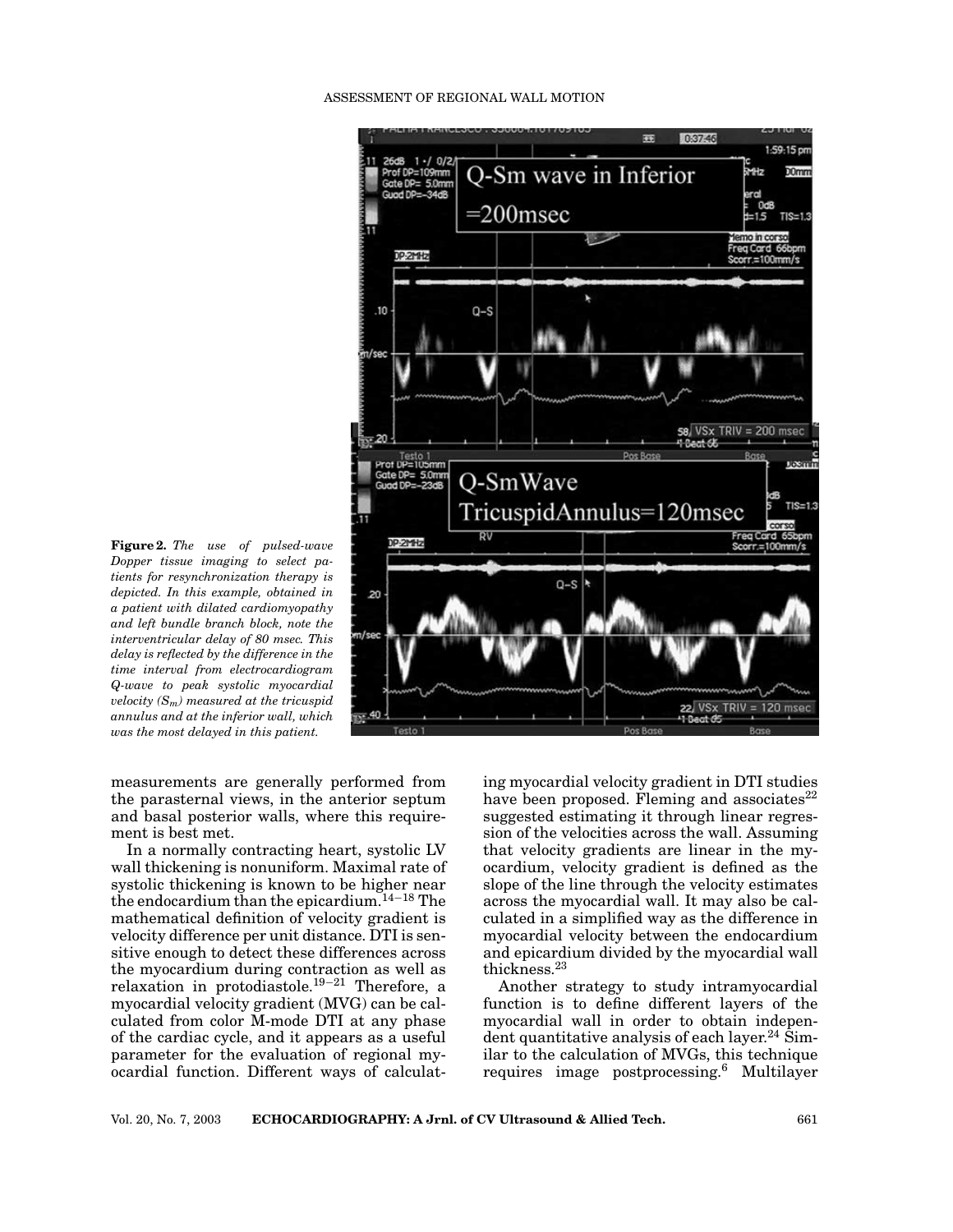

**Figure 3.** *Color M-mode multilayer Doppler tissue imaging (DTI) obtained in a healthy 29-year-old volunteer (left) and analysis results (right). The analysis included semiautomatic tracing of the endocardial and epicardial boundaries on an averaged gray-scale image (not shown), followed by dividing the myocardium into three layers, in which myocardial velocities and velocity gradients are automatically calculated. The dotted line marks end systole, or the point where red color in the DTI image turns blue. Note the positive values in systole and negative values in diastole in the velocity plot. Early and late nadir represent early relaxation and atrial emptying, respectively.*

myocardial velocities can provide complimentary information to velocity gradients because gradients reflect relative balance between endoand epicardial velocities and multilayer analysis reveals absolute values of myocardial velocities corresponding to endocardium and epicardium (Fig. 3).

#### *Clinical Applications of Color M-Mode DTI*

*Normal Aging*. Multilayer myocardial velocities and MVG in healthy patients demonstrate progressive changes with age in diastole, whereas no significant age-related changes have been reported in systolic peak velocities. These diastolic functional changes are related to the delayed ventricular relaxation observed in the elderly. With age, the peak velocity gradient decreases during ventricular filling and increases during atrial contraction (Fig. 4). $^{25}$ Multilayer analysis revealed that in early diastole the decrease in the endocardial velocities with age is more pronounced than that in meso- and epicardial velocities. In contrast, in late diastole, the effects of age are similar in all layers. A progressive increase in endo-, meso-, and epicardial myocardial velocities is observed in elderly patients in telediastole.<sup>26</sup> These findings could be the functional correlate of anatomic findings in experimental models, indicating progressive myocardial cell loss and replacement fibrosis, which takes place mainly in the subendocardium.<sup>27</sup>

*Cardiomyopathies.* Palka and colleagues<sup>28</sup> observed that peak systolic and protodiastolic MVG were lower in patients with hypertrophic cardiomyopathy than in athletes, hypertensive patients, or normal patients. It was also reported that peak protodiastolic MVG could accurately discriminate between hypertrophic cardiomyopathy and left ventricular hypertrophy in athletes.<sup>28</sup> Color M-mode DTI has also been used for the differential diagnosis between restrictive cardiomyopathy and constrictive pericarditis. Protodiastolic MVG measured from the LV posterior wall was significantly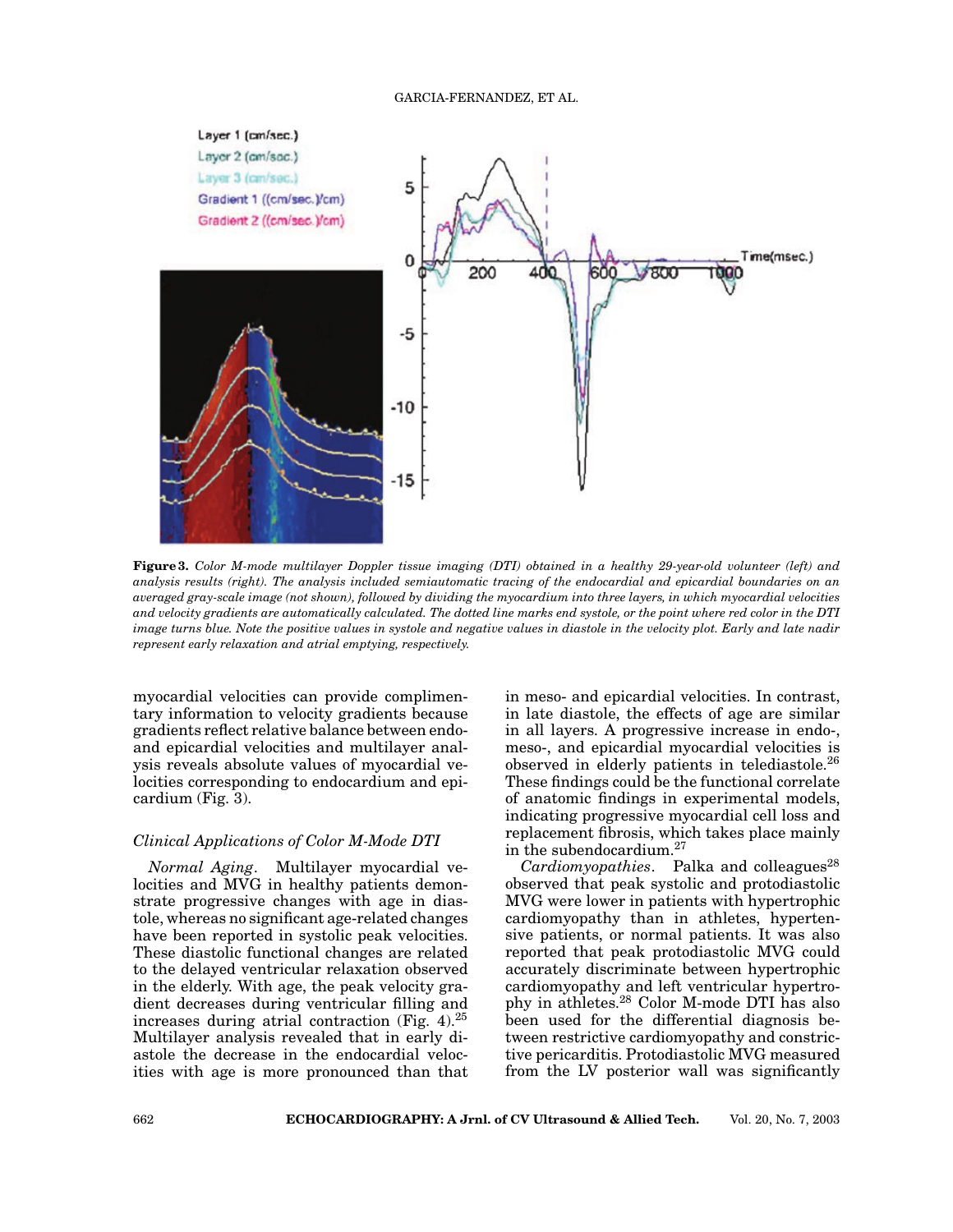

**Figure 4.** *Color M-mode multilayer Dopper tissue imaging obtained in a healthy 85-year-old volunteer (left). Note the agerelated differences in diastolic patterns compared with the younger volunteer in Figure 3. Interestingly, the effects of age in protodiastole are more pronounced in the subendocardium, whereas the changes in telediastole are more homogeneous across the myocardial wall.*

lower in patients with restrictive cardiomyopathy compared with normal subjects and patients with constrictive pericarditis. Additionally, abnormal MVG during isovolumic relaxation was observed in patients with restrictive cardiomyopathy (positive MVG during isovolumic relaxation time) compared with patients with constrictive pericarditis and normal patients.<sup>29</sup> Color M-mode DTI has also been used for other purposes, such as the early detection of Duchenne's disease.<sup>30</sup>

*Ischemic Heart Disease*. Previous studies have demonstrated that regional ischemic damage to the myocardium is heterogeneous in both spatial and temporal dimensions.<sup>31</sup> This feature makes ischemic heart disease an ideal scenario for a detailed analysis of intramyocardial function with color M-mode DTI. Derumeaux et al.32 used color M-mode DTI in an experimental model of induced ischemia and found that acute ischemia reduced the gradient between endo- and epicardial velocities. Color M-mode DTI can also be helpful in studying myocardial recovery after reperfusion. A significant increase in peak systolic MVG has been observed after reperfusion in experimental nontransmural myocardial infarction, whereas transmural infarction did not have such an effect.<sup>33</sup>

Garot and coworkers $34$  reported that systolic and diastolic MVG are good indicators of contractility defects in ischemic segments. Furthermore, our group studied patients with ischemic heart disease and age-matched normal patients, and demonstrated that protodiastolic peak MVG can predict the presence of ischemia.35 We also tested the utility of color Mmode multilayer analysis to assess the impact of ischemic damage on different myocardial layers in a group of patients with posterior myocardial infarction.36 Peak systolic endo- and mesocardial velocities, as well as peak protodiastolic endocardial velocity, were significantly reduced in myocardial infarction compared with normal patients. Conversely, epicardial peak velocity was not significantly reduced, suggesting that less damage is produced by ischemia in the subepicardial fibers, as has been previously demonstrated by necropsy.<sup>37</sup>

Tsutsui and colleagues<sup>38</sup> reported a higher accuracy of peak systolic MVG compared wiht visual interpretation of wall motion abnormalities for the detection of ischemic segments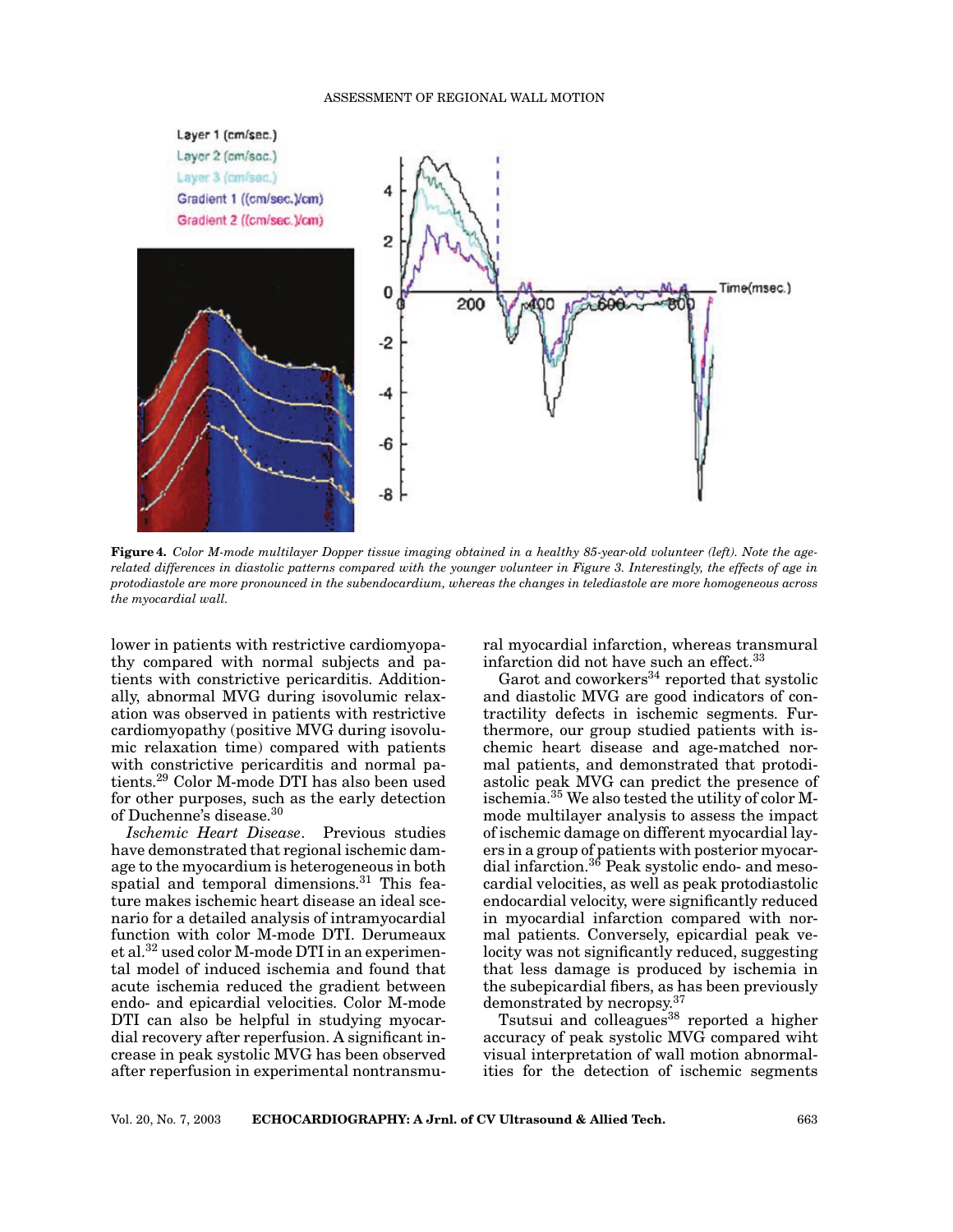during dobutamine stress testing. Therefore, it has been suggested that intramyocardial wall motion analysis could be useful for the early detection of ischemia and myocardial viability during dobutamine stress echocardiography. Further clinical studies are warranted to clarify the role of this modality in the stress test setting.

## **Strain and Strain Rate Imaging**

Tissue velocities per se do not discriminate between actively contracting muscle and passive motion due to heart translation and tethering effects. In order to separate these two types of motion, "strain" and "strain rate" have been proposed as measures of regional contractility. Strain reflects the relative tissue deformation caused by an applied force or stress. It can be defined as the percent change in dimension from a resting state  $(L_0)$  to a new state  $(L)$  reached after the force was applied:

$$
\varepsilon_L(t) = \int_{L_0}^{L} \frac{dL(t)}{L_0} = \frac{L(t) - L_0}{L_0}
$$

This deformation could be positive or negative. In the case of myocardium, it corresponds to wall thickening or thinning in the radial direction. "Strain rate" is the rate of this relative deformation:

$$
SR = \frac{d\varepsilon}{dt}
$$

It can be measured indirectly as velocity difference divided by the distance between two points:

$$
SR \approx \frac{v_1(t) - v_2(t)}{L(t)}
$$

Using this definition, strain rate images (SRI) can be generated and strain can be calculated as the time integral of strain rate.

## *Strain and Strain Rate During Myocardial Ischemia*

Greenberg and coworkers<sup>39</sup> demonstrated that peak and mean systolic strain rate are powerful noninvasive indices of LV contractility and are more consistent than peak systolic DTI velocities, possibly as a result of eliminating translation error. The ability of Doppler echocardiography to measure myocardial strain in a clinical setting demonstrated an excellent correlation with the strains calculated by magnetic resonance imaging  $(r = 0.89$  and  $r = 0.96$ for longitudinal and radial strains, respectively,  $P < 0.001$ .<sup>40</sup>

A first attempt to evaluate the clinical applicability of SRI for the assessment of regional LV function was made by Sutherland and coworkers,<sup>41</sup> who studied patients with chronic transmural infarction and normal volunteers.<sup>42</sup> They found that myocardial wall segments scored as hypokinetic, akinetic, and dyskinetic characterized typical and reproducible changes in the strain rate patterns. In hypokinetic and akinetic segments, shortening during isovolumic contraction was replaced by a positive lengthening wave. In systole, the onset of segmental shortening was delayed, and the peak systolic strain rate and strain decreased significantly with segmental asynergy. Not only could systolic strain and strain rate accurately identify infarct-involved segments,<sup>42</sup> but also these parameters were significantly altered in normokinetic segments supplied by a coronary artery with a significant stenosis  $(>70\%)$  in comparison with control segments. Furthermore, velocities were found to be less specific in this setting because they were decreased not only in asynergic segments but also in the remote and well-perfused myocardium due to of alteration in global LV function or tethering to adjacent ischemic segments. The systolic strain and strain rate had higher diagnostic accuracy (sensitivity 75% and 80%, specificity 80% and 82%, respectively) than systolic DTI velocities alone (sensitivity 68%, specificity 65%) for identifying acute ischemia.<sup>43</sup>

#### *SRI in Stress Echocardiography*

Strain rate imaging can be used to evaluate myocardial function and accurately diagnose ischemia and assess viability in a clinical setting (Fig. 5). Several centers have demonstrated changes in regional myocardial velocity in response to stress and have successfully correlated these changes with normal, ischemic and scar responses. SRI is a more local measure of contractility, which is less affected by tethering. Both DTI systolic velocities and peak systolic strain increase with dobutamine in normally perfused segments and decrease in ischemic segments, but peak systolic strain appears to be affected by ischemia earlier.<sup>44</sup>

Hoffmann and associates $45$  analyzed 192 myocardial dyssynergic segments with SRI, at rest and after infusion of low doses of dobutamine.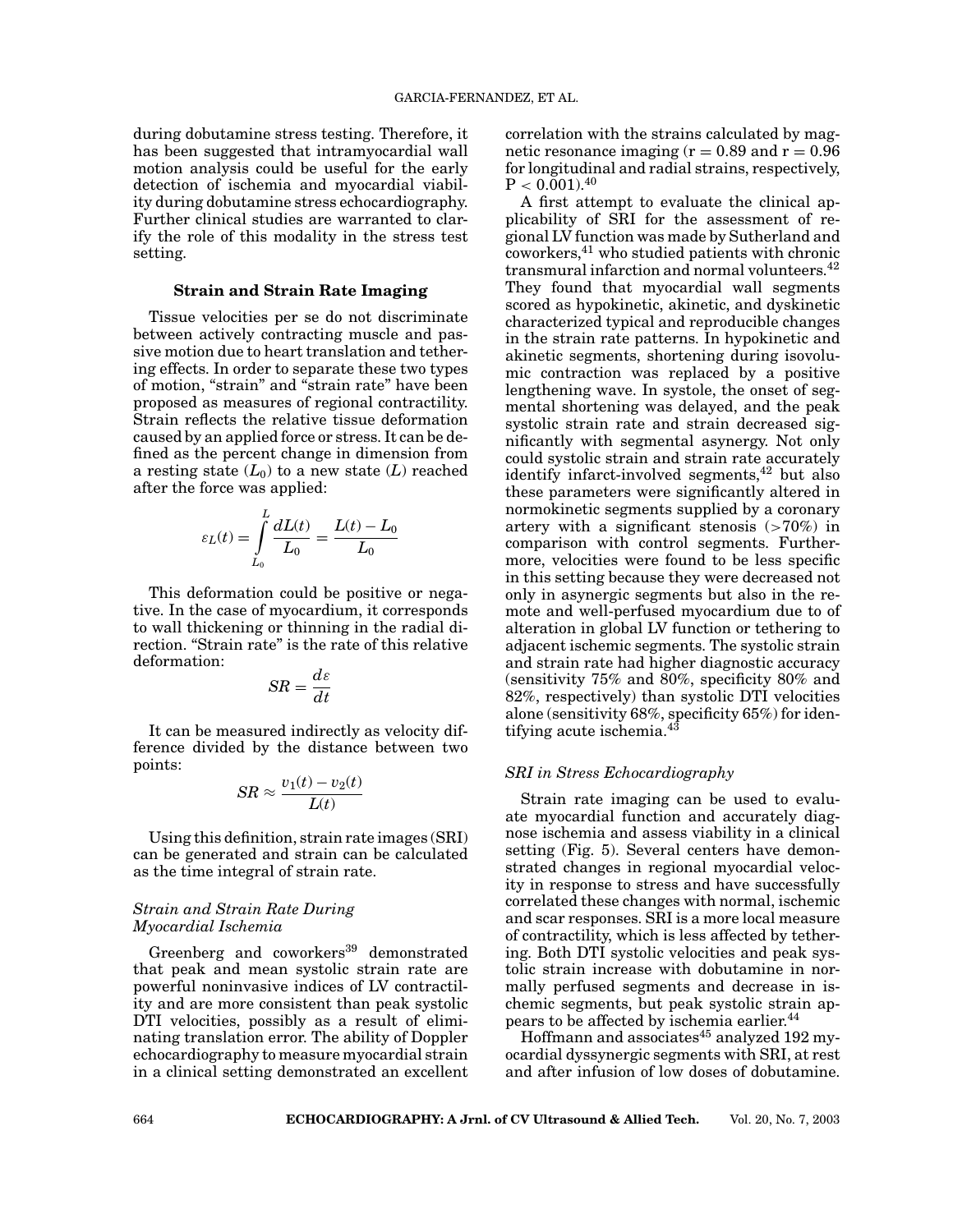#### ASSESSMENT OF REGIONAL WALL MOTION



**Figure 5.** *Compared with the strain rate profile obtained at rest in the basal and mid-septal segments (top), and at peak dose of dobutamine (bottom), the basal segment reveals a normal response with an increase in peak systolic strain of 20 units (from –10% to –30%). In the severely ischemic midseptal segment, peak systolic strain increased from –20% to –12%. (Courtesy of A. Evangelista, M.D.)*

Of the 192 segments, 94 were classified as viable and 98 nonviable by  $^{18}$ F-fluorodeoxyglucose positron emission tomography (18FDG PET). In 83% of segments, dobutamine SRI assessment of viability was in agreement with PET, yielding sensitivity of 75% and specificity of 63%. An increase in peak systolic strain rate from rest to dobutamine by more than  $0.23$  s<sup>-1</sup> allowed accurate discrimination of viable from nonviable myocardium with sensitivity of 83% and specificity of 84%.

# *Strain Rate in Resynchronization Therapy*

Cardiac resynchronization therapy (CRT) is a promising therapeutic option in patients with severe heart failure and LBBB. With the use of DTI for the detection and quantification of LV systolic performance and asynchrony, it was found that the extent of delayed longitudinal contraction (DLC) predicted the improvement in LV systolic performance during CRT. Strain rate analysis allows a better segmental location of DLC, represented by a negative strain rate wave during isovolumic relaxation time. In patients with idiopathic dilated cardiomyopathy, myocardium with DLC tended to be located in the lateral and posterior walls of the LV. In contrast, DLC was more frequent in the septum and in the inferior wall in patients with ischemic cardiomyopathy. With the recent development in pacemaker technology that allows separate activation of the ventricular leads, the information provided by SRI allows tailoring sequential CRT. Sogaard et al.<sup>46</sup> demonstrated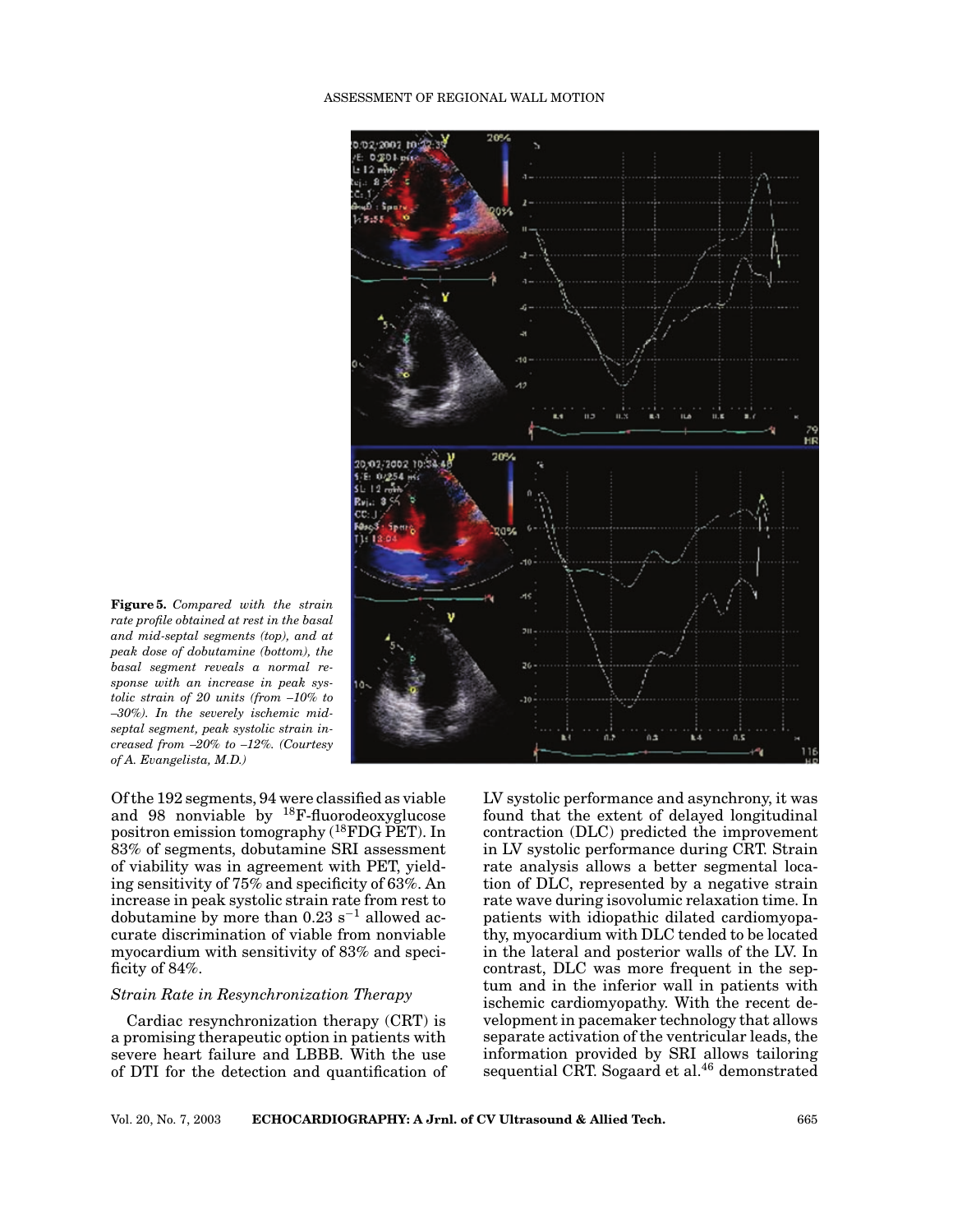that compared with simultaneous CRT, tailored sequential CRT provides a significant improvement in LV performance.

## *Limitation of Strain and SRI*

Strain and strain rate obtained from DTI have the intrinsic limitation of Doppler velocities: they are projections of the true threedimensional velocity vector along the ultrasound scan line. Thus, strain rate images are only meaningful for wall segments where the deformation is parallel to the scan line, although significant errors occur when the angle between the true motion and the scan line is above 20 degrees. Another limitation is that only one strain/strain rate component is obtained, which limits the practical use of the method to the detection of segment shortening or lengthening in the longitudinal direction (apical view). An additional drawback is that the calculation of gradients is very sensitive to noise. Strain rate images, computed as differences between velocities in different spatial positions, exhibit low signal-to-noise ratios. The use of interpolation techniques, such as cubic spline, $47$  has been proposed to overcome this problem. Nevertheless, poor definition of myocardial wall boundaries and noise present in Doppler signals make strain/strain rate images highly noisy.

Another consequence of the limited signal-tonoise ratio is low spatial resolution. Most reported studies use two points separated by 1 cm when computing the strain rate, after applying spatial and temporal filters. Studies performed in mathematical phantoms reported that resolutions better than 5 mm cannot be achieved with this method at the typical noise levels.

## **Automated Analysis of Regional Wall Motion**

Attempts to automatically quantify endocardial excursion have been made since shortly after the introduction of two-dimensional echocardiography. However, primitive postprocessing mathematical algorithms and, more importantly, poor image quality precluded using these systems in the clinical setting.

# *Integrated Backscatter Based Methods*

During the early 1990s the development of integrated backscatter imaging modalities allowed a major enhancement of the blood– endocardium interface.<sup>48,49</sup> Acoustic quantification represented the first system that provided reproducible and accurate online parameters of global LV systolic and diastolic function. A few years later color kinesis allowed both enhanced visualization and objective measurement of regional endocardial excursion.50−<sup>53</sup> Although these systems never gained widespread use in everyday clinical practice, their merit as pioneer methods for quantitative analysis of ventricular wall motion should be noted. Clinical studies performed using color kinesis reported that quantitative methods can improve the diagnostic accuracy of subjective echocardiography in the diagnosis of ischemic heart disease.<sup>50–53</sup>

Recent development of tissue harmonic imaging has represented a gigantic step forward in the quality of two-dimensional echocardiographic images.<sup>54</sup> Although endocardial border detection based on acoustic quantification has significantly benefited from this development,<sup>55</sup> new nonlinear harmonic imaging modes combined with second-generation intravenous contrast agents provided an even more dramatic improvement in LV opacification and endocardial definition. Endocardial border can now be clearly depicted in practically all echocardiographic views in the vast majority of patients referred for echocardiographic examination. Acoustic quantification software has been recently modified to detect and track the endocardial boundary on contrast-enhanced image sequences, and initial clinical studies using this system are encouraging.<sup>56</sup>−<sup>58</sup>

## *Methods Based on B-Mode Endocardial Tracking*

Digital postprocessing imaging techniques have evolved during recent years so much that they have become an integral part of nuclear medicine, magnetic resonance imaging, and computed tomography. Feature-extraction algorithms are now capable of providing automatic recognition of anatomic structures in these imaging modalities. Today these artificialvision based techniques are being introduced into the field of cardiac ultrasound.

Briefly, these systems are based on two sources of input: image data and "a priori" knowledge. Raw image data from digitally stored ultrasound sequences are processed using complex digital filtering and intensity normalization algorithms aimed at enhancing the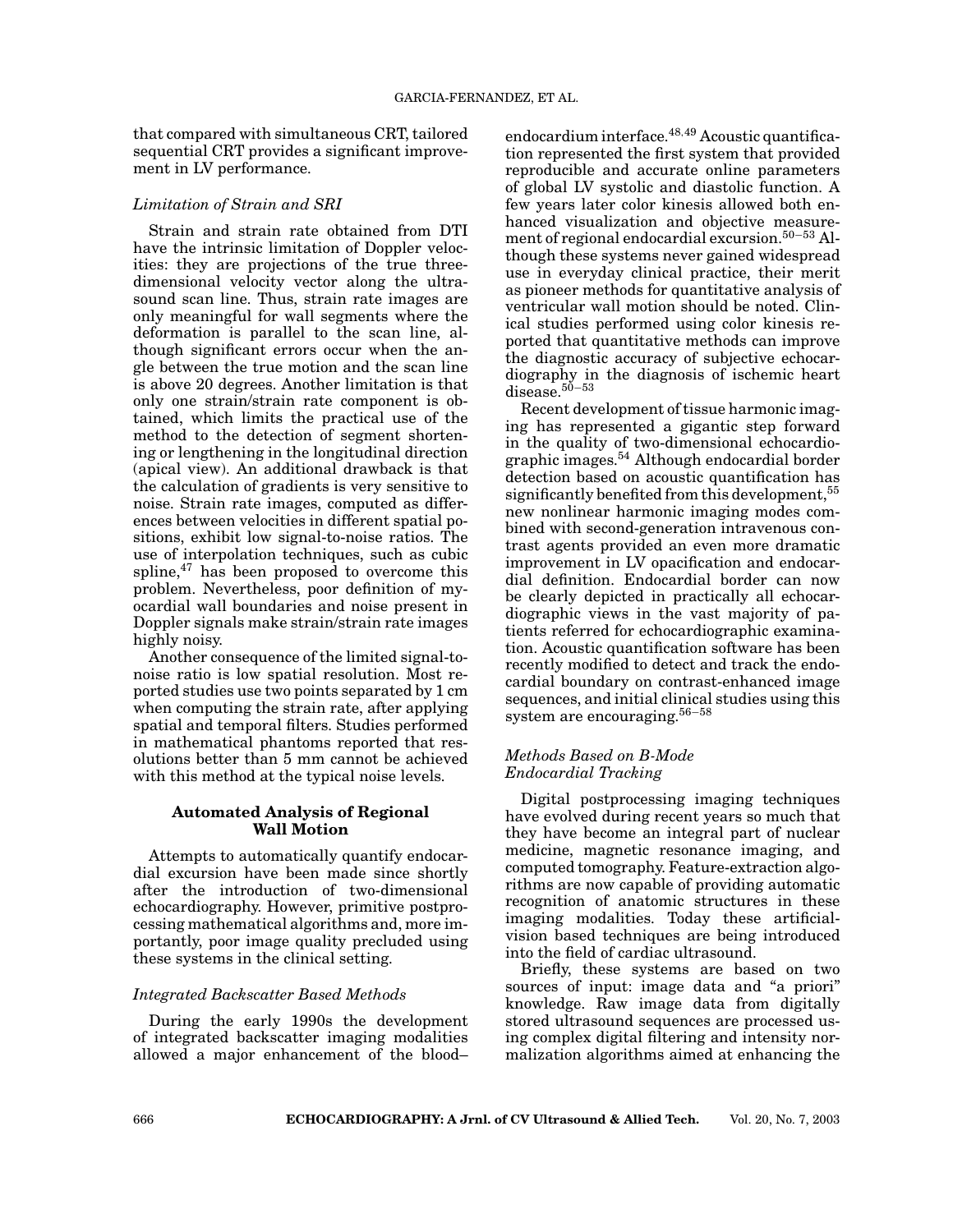endocardial boundary. This initial phase in endocardial tracking is designated image segmentation or feature enhancement. The second step is the incorporation of prespecified intelligence, such as the knowledge of LV cavity size and shape, as well as notions of temporal and spatial endocardial motion. Thus, the endocardial contour is first defined using mathematical spline and snake functions based on initial input provided by the user for one image at the beginning of the sequence. Then the system deforms this initial contour according to image data in the next frame and the a priori knowledge. Once the whole image sequence is tracked, quantitative parameters of global and regional function are obtained (Figs. 5 and 6).<sup> $59-63$ </sup>

This type of system offers a number of advantages. First, accuracy is increased because noise artifacts and shadowing are markedly reduced. Second, local correspondences among all local points in the contour are preserved, which ensures that regional analysis can be performed accurately. Third, individual contour position in time and space is calculated and can be combined in a three-dimensional volume.

We have recently participated in the development and clinical validation of one of these tracking systems using acoustic quantification with harmonic contrast images sequences as initial input.<sup>59,63</sup> Our results demonstrated that the system is as accurate as visual analysis of LV function with the advantage of increased reproducibility. We also tested the system for the analysis of LV contrast echocardiograms obtained during dobutamine stress testing, and found that quantitative parameters of regional excursion closely correlated with visual scoring of regional wall motion. Whether this tool finally increases the diagnostic accuracy of stress echocardiography remains to be ascertained in future studies.



**Figure 6.** *Endocardial tracking of a contrast-enhanced two-dimensional image sequence.* **(A)** *A raw image is subjected to segmentation and feature extraction using* **(B)** *intensity equalization and filtering, followed by* **(C)** *spline fitting of the endocardial contour incorporating knowledge of left ventricular shape, size, and endocardial displacement.* **(D)** *The extracted endocardial boundary is overlaid on the original image to check result accuracy and to correct potential errors.*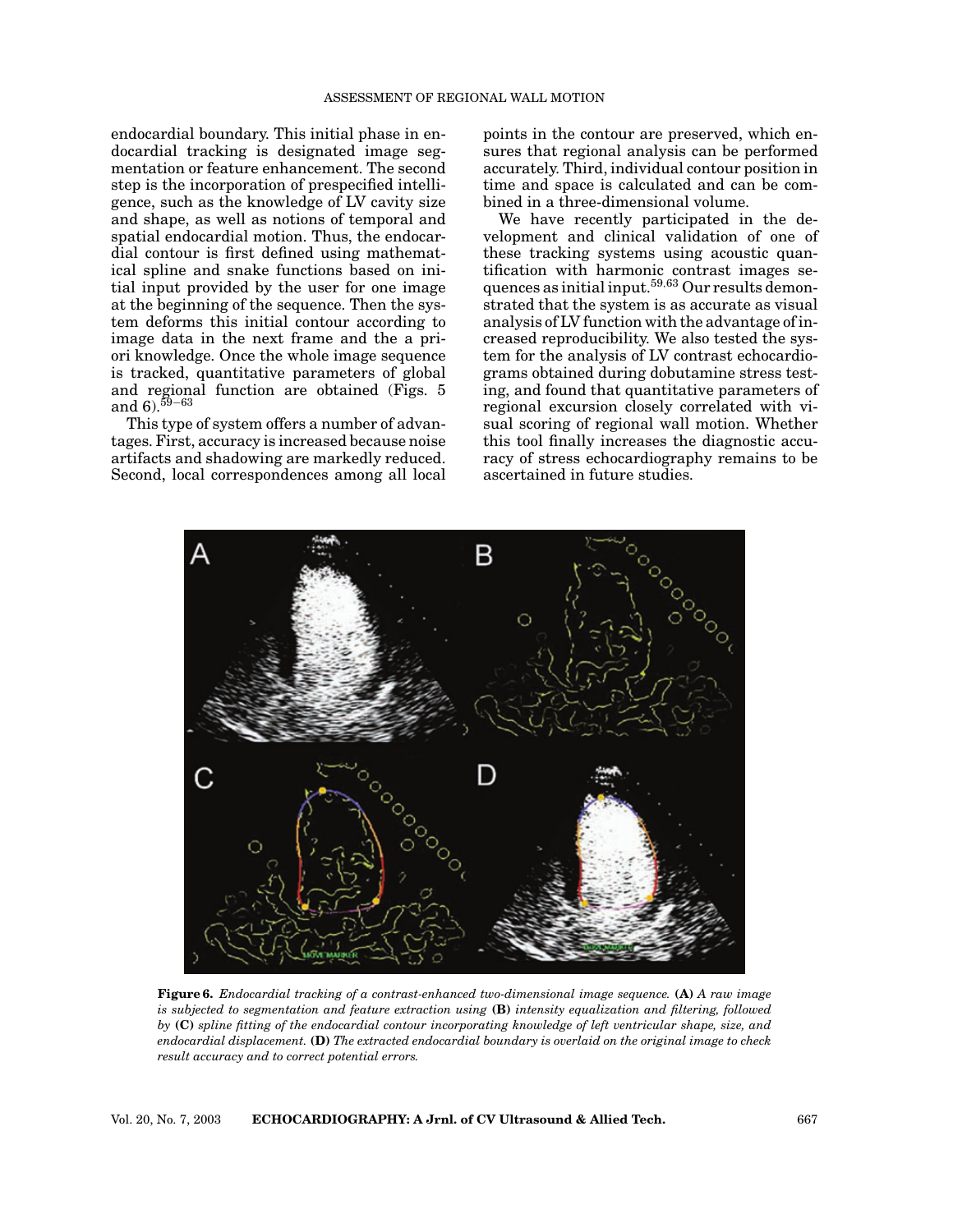#### GARCIA-FERNANDEZ, ET AL.



**Figure 7.** *Quantitative analysis of left ventricular motion from a normal patient (panels A, C, and E illustrate two cardiac cycles), and from a patient with an apical myocardial infarction (panels B, D, and F illustrate one cardiac cycle). Plots are the results of processing instantaneous contours obtained from an apical four-chamber view.* **(A and B)** *Illustration of instantaneous values of global area.* **(C and D)** *Illustration of a quantitative display of regional shortening. The horizontal axis represents time, matched to panels A and B. The vertical axis represents each point along the contour in the clockwise sequence: basal-septum (BS), mid-septum (MS), apical-septum (AS), apical-lateral (AL), mid-lateral (ML), and basal-lateral (BL). The color scale represents the percent of radial shortening for each point in the contour. Notice that using this display the differences in the amount and timing of border excursion are readily displayed.* **(E and F)** *Histograms depicting long-axis shortening for each segment.*

## *Image Intensity Tracking Based on B-Mode Endocardial Tracking*

Intensity-based methods have a great potential for providing myocardial strain in every point in the myocardium as previously proposed for magnetic resonance image sequences.<sup>64</sup>−<sup>67</sup> The aim of these methods is to detect the displacement of every anatomic point by searching for correspondence between the intensity of pixels within the myocardium along the image cycle. This is commonly referred to as "dense displacement field" and provides a displacement vector for every point in the myocardium, whereas border tracking methods only provide

displacement vectors for points along the endocardial border. Therefore, border tracking methods can only assess endocardial motion, while no information about myocardial thickening or intramyocardial functionality can be obtained. The dense cardiac displacement, on the other hand, allows examining of multiple parameters of myocardial dynamics.

Two different approaches have been proposed to compute the dense cardiac displacement field. The first approach tracks local intensity in a pixel-by-pixel basis (or small neighborhoods), finding correspondences at a local level. Among these techniques, the most characteristic are optical flow methods and block matching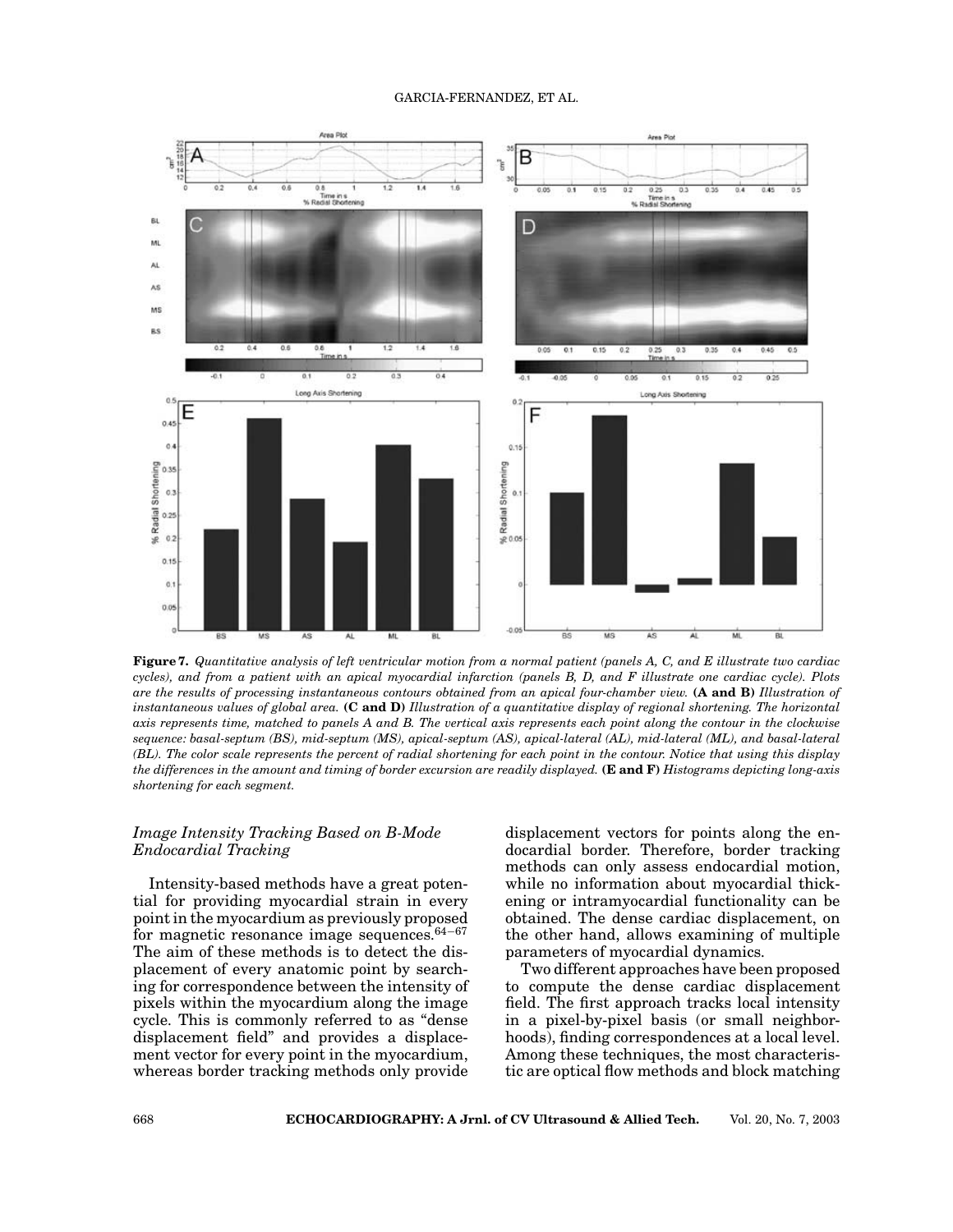methods. To avoid large changes in the displacement amplitude or direction from frame to frame, some kind of global smoothness constraint is usually added to impose spatial coherence in the displacement field.<sup>68</sup>

The second approach retrieves the dense displacement field by calculating the deformation between every pair of images so that one of the images is deformed to be as similar as possible to the other. This process is commonly referred to as alignment or registration. The deformation computed for one pair of images provides an incremental displacement. The alignment process is repeated for all consecutive pairs of images in the sequence along the cardiac cycle (Fig. 7). Incremental displacements are added together to compute the trajectory, defined as the accumulated displacement for every point in the image. $69,70$  The deformation between a pair of images is obtained iteratively, by minimizing the difference in intensity between the two images, while adjusting the deformation parameters. The deformation must be elastic or nonrigid due to the elastic nature of the myocardium. These methods take into account all pixels in the image in a global manner, computing all displacements at the same time. The smoothness and spatial coherence is therefore automatically imposed within the deformation definition. Figure 8 illustrates an example of the dense displacement field obtained in a patient with hypokinetic function of the lateral wall as web, basal, and distal septum segments. Thorough validation of these techniques is required to establish their potential role in the clinical echocardiographic assessment of LV function.

## *Four-Dimensional Endocardial Tracking*

Four-dimensional (or dynamic threedimensional) echocardiography is rapidly evolving and a variety of systems are capable of obtaining volumetric image datasets. However, quantitative parameters of global and regional wall motion can only be obtained after endocardial boundary recognition and tracking is performed. A number of attempts have been taken in this direction.<sup>71</sup>−<sup>73</sup> We have recently evaluated a prototype system for surface rendering from four-dimensional harmonic contrast echocardiographic datasets based on the tracking system described above, and we found instantaneous ventricular volumes estimates made by this system to be accurate.74



**Figure 8.** *Alignment of consecutive pairs of images allows the computation of incremental displacements and the trajectory of every point in the image. Image was obtained from a patient with hypokinetic function of the lateral wall, and the basal and distal septum segments are illustrated with the dense myocardial displacement field.*

## *Methods Based on Tissue Doppler Tracking*

Myocardial velocity information provided by color tissue Doppler can be used to track the endocardial boundary. Instantaneous temporal integration of the velocity data of a given image pixel equals spatial position. On this basis some ultrasound scanners are capable of providing online endocardial tracking, and initial clinical applications of this approach have been described.<sup>75</sup>−<sup>77</sup> Optimization of these systems will likely include combining the velocity information with B-mode data processing algorithms discussed above.

#### **References**

- 1. Fukuda K, Oki T, Tabata T, et al: Regional left ventricular wall motion abnormalities in myocardial infarction and mitral annular descendent velocities studied with pulsed tissue Doppler imaging. *J Am Soc Echocardiogr* 1998;11:841–848.
- 2. Onose Y, Oki T, Mishiro Y, et al: Influence of aging on systolic left ventricular wall motion velocities along the long and short axes in clinically normal patients determined by pulsed tissue Doppler imaging. *J Am Soc Echocardiogr* 1999;12:921–926.

Vol. 20, No. 7, 2003 **ECHOCARDIOGRAPHY: A Jrnl. of CV Ultrasound & Allied Tech.** 669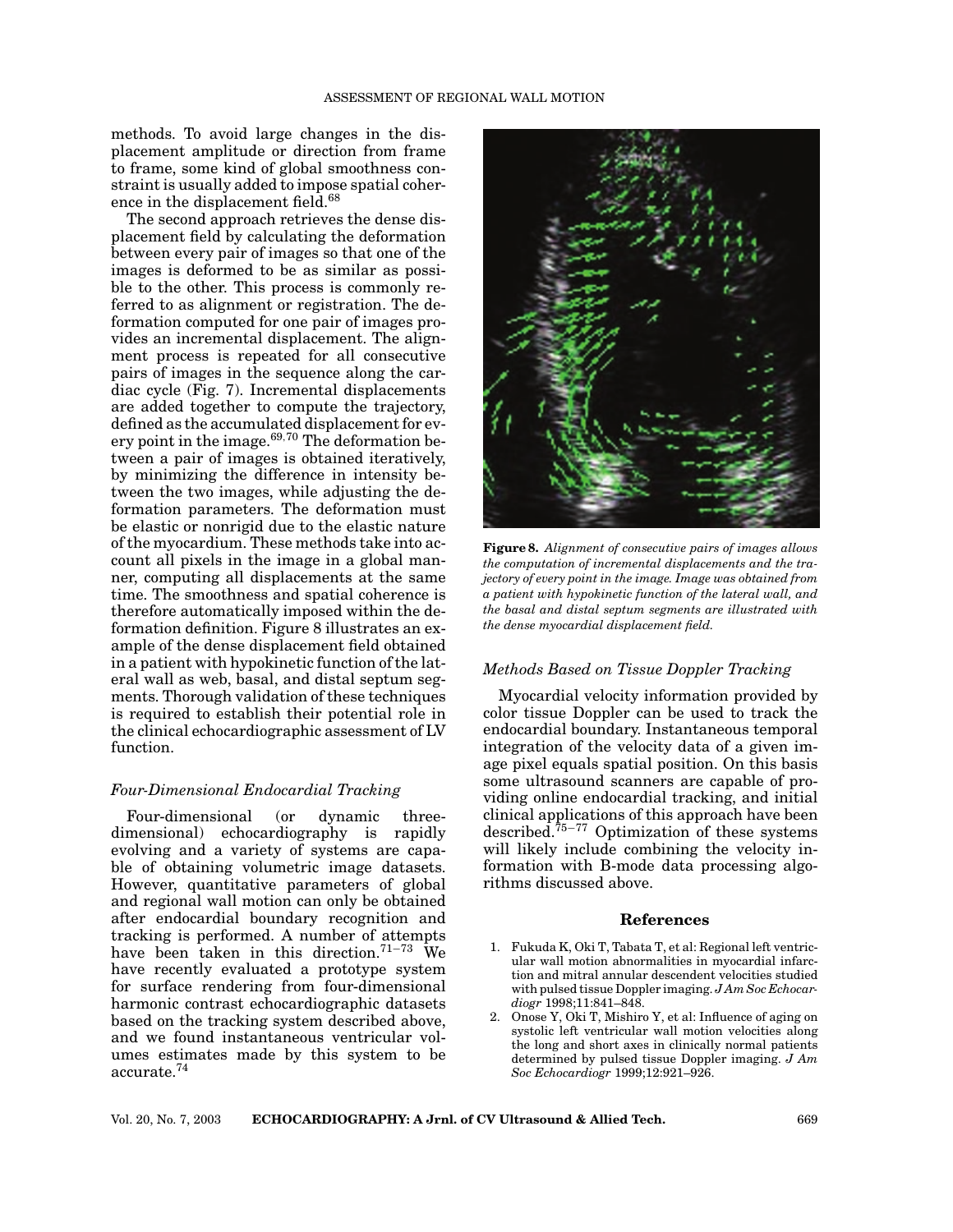- 3. Mishiro Y, Oki T, Yamada H, et al: Evaluation of left ventricular contraction abnormalities in patients with dilated cardiomyopathy with the use of pulsed tissue Doppler imaging. *J Am Soc Echocardiogr* 1999;12:913–920.
- 4. Oki T, Iuchi A, Tabata T, Mishiro Y, et al: Left ventricular systolic wall motion velocities along the long and short axes measured by pulsed tissue Doppler imaging in patients with atrial fibrillation. *J Am Soc Echocardiogr* 1999;12:121–128.
- 5. Koyama J, Ray-Sequin PA, Davidoff R, et al: Usefulness of pulsed tissue Doppler imaging for evaluating systolic and diastolic left ventricular function in patients with AL (primary) amyloidosis. *Am J Cardiol* 2002;89:1067–1071.
- 6. Vinereanu D, Florescu N, Sculthorpe N, et al: Differentiation between pathologic and physiologic left ventricular hypertrophy by tissue Doppler assessment of long-axis function in patients with hypertrophic cardiomyopathy or systemic hypertension and in athletes. *Am J Card* 2001;88:53–58.
- 7. D'Andrea A, Caso P, Severino S, et al: Effects of different training protocols on left ventricular myocardial function in competitive athletes: A Doppler tissue imaging study. *Ital Heart J* 2002;3:34–40.
- 8. Zoncu S, Pelliccia A, Mercuro G: Assessment of regional systolic and diastolic wall motion velocities in highly trained athletes by pulsed wave Doppler tissue imaging. *J Am Soc Echocardiogr* 2002;15:900–905.
- Yamada E, Garcia M, Thomas JD, et al: Myocardial Doppler velocity imaging—A quantitative technique for interpretation of dobutamine echocardiography. *Am J Cardiol* 2001;87:525–531.
- 10. Altinmakas S, Dagdeviren B, Uyan C, et al: Prediction of viability by pulsed-wave Doppler tissue sampling of asynergic myocardium during low-dose dobutamine challenge. *Int J Cardiol* 2000;74:107–113.
- 11. D'Andrea A, Caso P, Galderisi M, et al: Ventricular interdependence in patients with dual-chamber pacing: A Doppler tissue imaging study. *Echocardiography* 2002;19:289–297.
- 12. Yu CM, Chau E, Sanderson JE, et al: Tissue Doppler echocardiographic evidence of reverse remodeling and improved synchronicity by simultaneously delaying regional contraction after biventricular pacing therapy in heart failure. *Circulation* 2002;105:438–445.
- 13. Sogaard P, Egeblad H, Kim WY, et al: Tissue Doppler imaging predicts improved systolic performance and reversed left ventricular remodeling during long-term cardiac resynchronization therapy. *J Am Coll Cardiol* 2002;40:723–730.
- 14. Garcia Fernández MA, Zamoano J, Acevedo R, et al: Doppler tissue imaging limitation In: *Doppler tissue imaging echocardiography*. Mc Graw-Hill, 1998, pp. 133–141.
- 15. Sabbah HN, Marzilli M, Stein PD: The relative role of subendocardium and subepicardium in left ventricle mechanics. *Am J Physiol* 1981;240:H920–H926.
- 16. Gallagher KP, Osakada G, Matsuzaki M, et al: Nonuniformity of inner and outer systolic wall thickening in conscious dogs. *Am J Physiol* 1985;249:H241– H248.
- 17. Derumeaux G, Ovize M, Loufoua J, et al: Assessment of nonuniformity of transmural myocardial velocity by color-coded tissue Doppler imaging: Characterization of normal, ischemic, and stunned myocardium. *Circulation* 2000;101:1390–1395.
- 18. Arts T, Reneman RS, Veenstra PC: A model of the

mechanics of the left ventricle. *Ann Biomed Eng* 1979;7:299–318.

- 19. Rijcken J, Bovendeerd PH, Schoofs AL, et al: Optimization of cardiac fiber orientation for homogeneous fiber strain during ejection. *Ann Biomed Eng* 1999;27:289– 297.
- 20. Garot J, Diebold B, Derumeaux G, et al: Comparison of regional myocardial velocities assessed by quantitative 2-dimensional and M-mode color Doppler tissue imaging: Influence of the signal-to-noise ratio of color Doppler myocardial images on velocity estimators of the Doppler tissue imaging system. *J Am Soc Echocardior* 1998;11:1093–1105.
- 21. Uematsu M, Miyatake K, Tanaka N, et al: Myocardial velocity gradient as a new indicator of regional left ventricular contraction: Detection by a two-dimensional tissue Doppler imaging technique. *J Am Coll Cardiol* 1995;26:217–223.
- 22. Fleming A, Xia X, McDicken W, et al: Myocardial velocity gradients detected by Doppler imaging system. *Br J Radiol* 1994;67:679–688.
- 23. Desco M, Antoranz JC: Technical principles of Doppler tissue imaging. In: García-Fernández MA, Zamorano J, Azevedo J (eds.): *Doppler Tissue Imaging Echocardiography.* New York: Mc Graw Hill, 1998, pp. 7–23.
- 24. Zamorano J, Wallbridge D, Ge J, et al: Non-invasive assessment of cardiac physiology by tissue Doppler echocardiography. *Eur Heart J* 1997;18:330–339.
- 25. Palka P, Lange A, Fleming AD, et al: Age-related transmural peak mean velocities and peak velocity gradients by Doppler myocardial imaging in normal subjects. *Eur Heart J* 1996;17:940–950.
- 26. Perez-David E, García-Fernández MA, Ledesma MJ, et al: Age-related intramyocardial function patterns. (Abstract) *Circulation* 2002;106:397.
- 27. Anversa P, Hiler B, Ricci R, et al: Myocyte cell loss and myocyte hypertrophy in the aging rat heart. *J Am Coll Cardiol* 1986;8:1441–1448.
- 28. Palka P, Lange A, Fleming AD, et al: Differences in myocardial velocity gradient measured throughout the cardiac cycle in patients with hypertrophic cardiomyopathy, athletes and patients with left ventricular hypertrophy due to hypertension. *J Am Coll Cardiol* 1997;30:760–768.
- 29. Palka P, Lange A, Donnelly JE, et al: Differentiation between restrictive cardiomyopathy and constrictive pericarditis by early diastolic Doppler myocardial velocity gradient at the posterior wall. *Circulation* 2000;102:655–662.
- 30. Chetboul V, Escriou C, Thibaud JL, et al: Antenatal detection of Duchenne's cardiomyopathy by tissue Doppler. (Abstract) *Circulation* 2002;106:397.
- 31. Gallagher KP, Stirling MC, Choy M, et al: Dissociation between epicardial and transmural function during acute myocardial ischemia. *Circulation* 1985;71:1279– 1291.
- 32. Derumeaux G, Ovize M, Loufoua J, et al: Assessment of nonuniformity of transmural myocardial velocity by color-coded tissue Doppler imaging: Characterization of normal, ischemic, and stunned myocardium. *Circulation* 2000;101:1390–1395.
- 33. Derumeaux G, Loufoua J, Pontier G, et al: Tissue Doppler imaging differentiates transmural from non transmural acute myocardial infarction after reperfusion therapy. *Circulation* 2001;103:589– 596.
- 34. Garot J, Derumeaux GA, Monin JL, et al: Quantitative systolic and diastolic transmyocardial velocity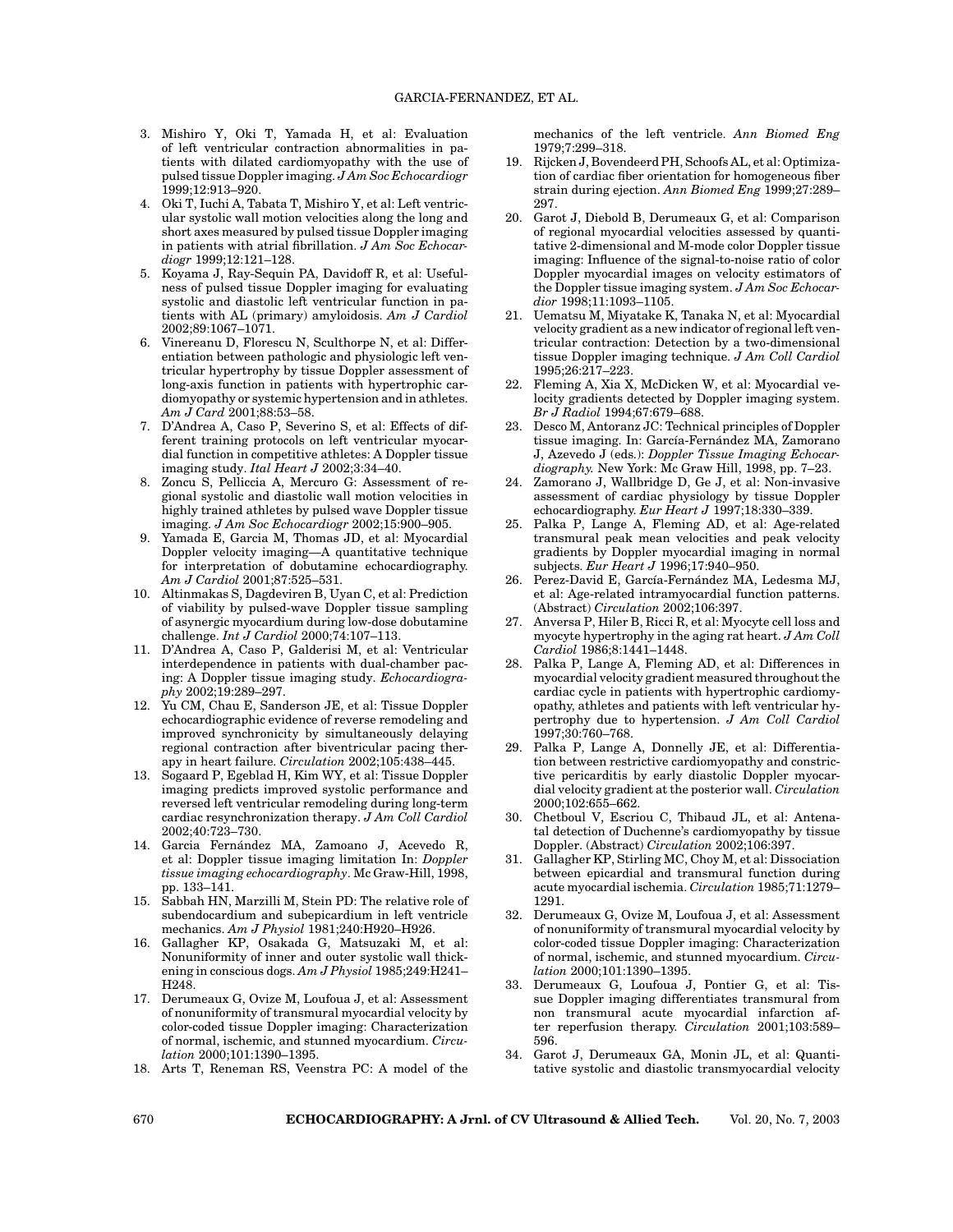gradients assessed by M-mode colour Doppler tissue imaging as reliable indicators of regional left ventricular function after acute myocardial infarction. *Eur Heart J* 1999;20:593–603.

- 35. Desco M, Ledesma MJ, Pérez-David E, et al: Assessment of normal and ischaemic myocardium by quantitative M-mode Doppler Tissue Imaging. *Ultrasound Med Biol* 2002;28:561–569.
- 36. Marcos-Alberca P, García Fernández MA, Ledesma MJ, et al: Intramyocardial analysis of regional systolic and diastolic function in ischemic heart disease with Doppler tissue imaging: role of the different myocardial layers. *J Am Soc Echocardiogr* 2002;15:99– 108.
- 37. Jones C, Raposo L, Gibson D: Functional importance of the long axis dynamics of the human left ventricle. *Br Heart J* 1990;63:215–220.
- 38. Tsutsui H, Uematsu M, Shimizu H, et al: Comparative usefulness of myocardial velocity gradient in detecting ischemic myocardium by a dobutamine challenge. *J Am Coll Cardiol* 1998;31:89–93.
- 39. Greenberg NL, Firstenberg MS, Castro PL, et al: Doppler-derived myocardial systolic strain rate is a strong index of left ventricular contractility. *Circulation* 2002;105:99–105.
- 40. Edvardsen T, Gerber BL, Garot J, et al: Quantitative assessment of intrinsic regional myocardial deformation by Doppler strain rate echocardiography in humans. Validation against three-dimensional tagged magnetic resonance imaging. *Circulation* 2002;106:50–56.
- 41. Sutherland GR, Kukulski T, Voight JU, et al: Tissue Doppler echocardiography. Future developments. *Echocardiography* 1999;16:509–520.
- 42. Jamal F, Kukulski T, Sutherland GR, et al: Can changes in systolic longitudinal deformation quantify regional myocardial function after an acute infarction? An ultrasonic strain rate and strain study. *J Am Soc Echocardiogr* 2002;15:723–730.
- 43. Kukulski T, Jamal F, D'Hooge J, et al: Acute changes in systolic and diastolic events during clinical coronary angioplasty a comparison of regional velocity, strain rate and strain measurement. *J Am Soc Echocardiogr* 2002;15:1–12.
- 44. Armstrong G, Pasquet A, Fukamachi K, et al: Use of peak systolic strain as an index of regional left ventricular function: Comparison with tissue Doppler velocity during dobutamine stress and myocardial ischemia. *J Am Soc Echocardiogr* 2000;13:731–737.
- 45. Hoffmann R, Altoik E, Nowak B, et al: Strain rate measurement by Doppler echocardiography allows improved assessment of myocardial viability in patients with depressed left ventricular function. *J Am Coll Cardiol* 2002;39:443–449.
- 46. Sogaard P, Egeblad H, Pedersen AK, et al: Sequential versus simultaneous biventricular resynchronization for severe heart failure. Evaluation by tissue Doppler imaging. *Circulation* 2002;106:2078–2084.
- 47. Santos A, Ledesma-Carbayo MJ, Malpica N, et al: Accuracy of heart strain rate calculation derived from Doppler tissue velocity data. In Insana MF, Shug KK (eds.): *SPIE Proc Medical Imaging* 2001;4325:546– 556.
- 48. Perez JE, Klein SC, Prater DM, et al: Automated, on-line quantification of left ventricular dimensions and function by echocardiography with backscatter imaging and lateral gain compensation. *Am J Cardiol* 1992;70:1200–1205.
- 49. Perez JE, Waggoner AD, Barzilai B, et al: On-line assessment of ventricular function by automatic boundary detection and ultrasonic backscatter imaging. *J Am Coll Cardiol* 1992;19:313–320.
- 50. Mor-Avi V, Vignon P, Koch R, et al: Segmental analysis of color kinesis images: New method for quantification of the magnitude and timing of endocardial motion during left ventricular systole and diastole. *Circulation* 1997;95:2082–2097.
- 51. Lang RM, Vignon P, Weinert L, et al: Echocardiographic quantification of regional left ventricular wall motion with color kinesis. *Circulation* 1996;93:1877– 1885.
- 52. Vignon P, Mor-Avi V, Weinert L, et al: Quantitative evaluation of global and regional left ventricular diastolic function with color kinesis. *Circulation* 1998;97:1053–1061.
- 53. Carey CF, Mor-Avi V, Koch R, et al: Effects of inotropic stimulation on segmental left ventricular relaxation quantified by color kinesis. *Am J Cardiol* 2000;85:1476–1480.
- 54. Caidahl K, Kazzam E, Lidberg J, et al: New concept in echocardiography: harmonic imaging of tissue without use of contrast agent. *Lancet* 1998;352:1264– 1270.
- 55. Tsujita-Kuroda Y, Zhang G, Sumita Y, et al: Validity and reproducibility of echocardiographic measurement of left ventricular ejection fraction by acoustic quantification with tissue harmonic imaging technique. *J Am Soc Echocardiogr* 2000;13:300– 305.
- 56. Mor-Avi V, Caiani EG, Collins KA, et al: Combined assessment of myocardial perfusion and regional left ventricular function by analysis of contrast-enhanced power modulation images. *Circulation* 2001;104:352– 357.
- 57. Mor-Avi V, Bednarz J, Weinert L, et al: Power Doppler imaging as a basis for automated endocardial border detection during left ventricular contrast enhancement. *Echocardiography* 2000;17:529–537.
- 58. Spencer KT, Bednarz J, Mor-Avi V, et al: Automated endocardial border detection and evaluation of left ventricular function from contrast-enhanced images using modified acoustic quantification. *J Am Soc Echocardiogr* 2002;15:777–781.
- 59. Bermejo J, Mulet M, Moreyra C, et al: Endocardial tracking of acoustic quantification and contrast power-Doppler echocardiographic images: Clinical validation against cine-MRI and manual segmentation. (Abstract) *Circulation* 1999;100:326.
- 60. Jacob G, Noble JA, Kelion AD, et al: Quantitative regional analysis of myocardial wall motion. *Ultrasound Med Biol* 2001;27:773–784.
- 61. Jacob G, Noble JA, Mulet-Parada M, et al: Evaluating a robust contour tracker on echocardiographic sequences. *Med Image Analysis* 1999;3:63–75.
- 62. Jacob G, Noble JA, Behrenbruch C, et al: A shapespace-based approach to tracking myocardial borders and quantifying regional left-ventricular function applied in echocardiography. *IEEE Trans Med Imaging* 2002;21:226–238.
- 63. Nurbekov Y, Bermejo J, Mulet-Parada M, et al: Endocardial tracking from two-dimensional integratedbackscatter echocardiographic sequences. Initial validation against manual segmentation and cine-MRI. (Abstract) *Circulation* 2001;104:653.
- 64. Clarysse P, Basset C, Khouas L, et al: Two-dimensional spatial and temporal displacement and

Vol. 20, No. 7, 2003 **ECHOCARDIOGRAPHY: A Jrnl. of CV Ultrasound & Allied Tech.** 671